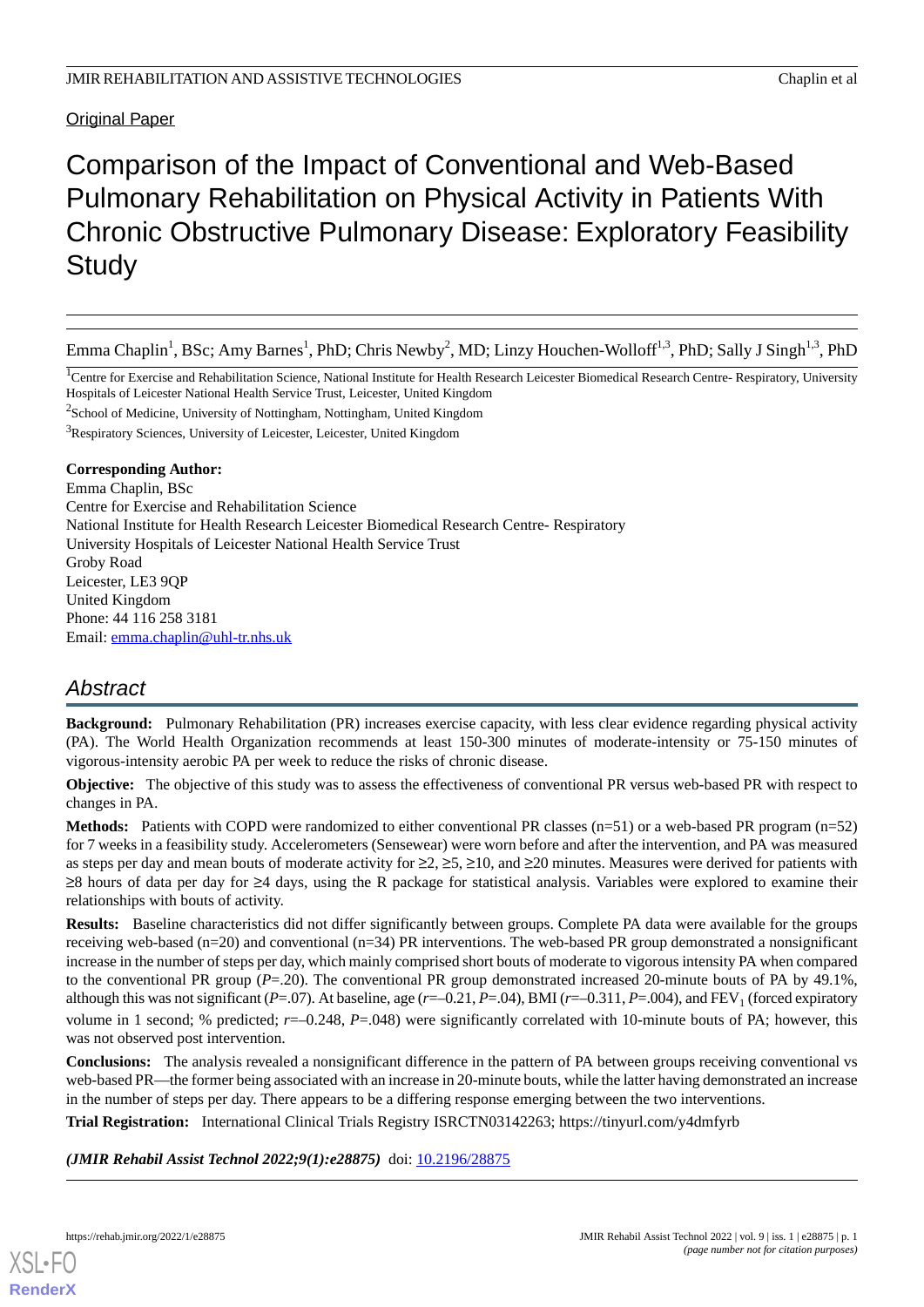## **KEYWORDS**

SPACE for COPD; internet; web-based; chronic obstructive pulmonary disease; pulmonary rehabilitation; physical activity; exercise; chronic disease; COPD; rehabilitation

# *Introduction*

## **Background**

Individuals with chronic obstructive pulmonary disease (COPD) have poor exercise capacity and low physical activity (PA) levels [\[1\]](#page-8-0), which are associated with an increased risk of hospital admission, poor quality of life, and increased mortality [[2\]](#page-8-1). While pulmonary rehabilitation (PR) focuses on improving functional exercise capacity, this does not necessarily translate into increasing PA, the latter defined by the World Health Organization as "any bodily movement produced by skeletal muscles that requires energy expenditure" [[3\]](#page-8-2). A recent study attempted to increase the amount of time patients were physically active by using pedometers as an adjunct to PR. However, the addition of step count targets during a PR program did not improve moderate-intensity PA levels [\[4](#page-9-0)].

PA is considered a modifiable risk factor for morbidity and mortality in people with COPD and those with other long-term conditions [\[2\]](#page-8-1). Although there are known benefits of pulmonary rehabilitation (PR) in terms of exercise capacity, psychological functioning, and quality of life, a recent review showed poor evidence about determinants of PA, including the impact of treatment or interventions in people with COPD [\[5](#page-9-1)]. National guidelines recommend that older adults should accumulate 150-300 minutes of moderate-intensity or 75-150 minutes of vigorous-intensity aerobic PA per week [[6\]](#page-9-2). Achieving these targets is difficult when exercise capacity is reduced owing to shortness of breath and reduced muscle strength. In addition, the availability and access to pulmonary rehabilitation programs in the United Kingdom is limited, and attrition rates are often high [[7\]](#page-9-3). To address this issue, there is an increasing appreciation among clinicians to offer wider choice in the delivery of rehabilitation.

Home-based rehabilitation has recently been shown to be an alternative to center-based PR. Grosbois et al [[8\]](#page-9-4) have shown home-based PR consisting of unsupervised physical exercises, therapeutic patient education, and self-management to be effective in the short, medium (6 months), and long term (12 months) at improving exercise capacity, mood, and quality of life [[8\]](#page-9-4). Furthermore, an internet-based walking program for patients with COPD, which focused exclusively on step counts, increased the daily number of steps by >1000 over 3 months [[9\]](#page-9-5), and a randomized controlled trial of a pedometer-based program versus a standard program of PA encouragement alone increased step counts by 3080 (SD 3254) compared to 138.3 (SD 1950), respectively [\[10](#page-9-6)].

The effectiveness of PA interventions is determined by an improvement of  $>600$  steps per day [[11\]](#page-9-7). The evidence for home- or web-based PR to increase PA, however, is less well-established in COPD but has been demonstrated to be effective in cardiac rehabilitation [[12\]](#page-9-8). A recent home-based PR trial has revealed a reduction in the amount of time during which all patients are sedentary (mean change -44 minutes) and

 $XS$ -FO **[RenderX](http://www.renderx.com/)** an increase in the amount of time patients are performing bouts of moderate to vigorous PA (mean change 16 mins) following a home program [\[13](#page-9-9)]. However, there were no significant between group differences. Within our department, a *Self-Management Programme of Activity, Coping and Education*, "*SPACE for COPD*" has been developed (manual version) [\[14](#page-9-10)]. This program has been shown to be effective in primary care [[15\]](#page-9-11), where there were significant between-group differences in steps at 6 weeks in favor of the home training program and was recently shown to also be comparable to conventional rehabilitation in improving exercise performance and perceived dyspnea  $[16]$  $[16]$ . We have since developed a web-based provision of this program, SPACE for COPD. The protocol for the interactive web-based feasibility trial has been published previously [\[17](#page-9-13)]. Details of the nonclinical feasibility data and primary outcome of the main study are reported in a separate publication [\[18](#page-9-14)]. Significant within-group changes were observed in exercise capacity and quality of life, but there were no significant differences between groups. The study utilizes the pre-existing SPACE for COPD manual but in a web-based format. In brief, the study identified an improvement in both quality of life and endurance walking times.

#### **Aims**

The purpose of this secondary exploratory analysis was to compare the impact of the two interventions on PA with respect to bouts of total activity and to determine whether the response to the center-supervised and remotely supervised program differed in terms of the individuals'PA profiles and responses to an exercise training program. The relationship between PA and routinely collected clinical data at baseline and after the intervention was also explored.

# *Methods*

#### **Ethics Approval**

Participants were recruited between 2013 and 2015, and ethical approval was granted by Northampton Ethics Committee of the UK National Research Ethics Service (12/EM/0351). All study participants signed an informed consent form prior to their enrollment. Individual patients could not be identified through the information presented in this analysis.

#### **Eligibility Criteria**

Participants were eligible to partake if they had a confirmed diagnosis of COPD, defined as having a postbronchodilator  $FEV<sub>1</sub>$  (forced expiratory volume in 1 second) of <80% and a predicted  $\text{FEV}_1$  forced vital capacity ratio of  $\leq 0.70$  (GOLD stage 2-4) and a Medical Research Council Dyspnoea Scale score of 2-5. Patients had to be willing to partake in either arm of the study. Patients were required to have had access to the internet for more than 3 months, the ability to navigate a variety of websites (eg, uses e-shopping or e-banking websites), and use email regularly. Patients also had to be able to read and write in English.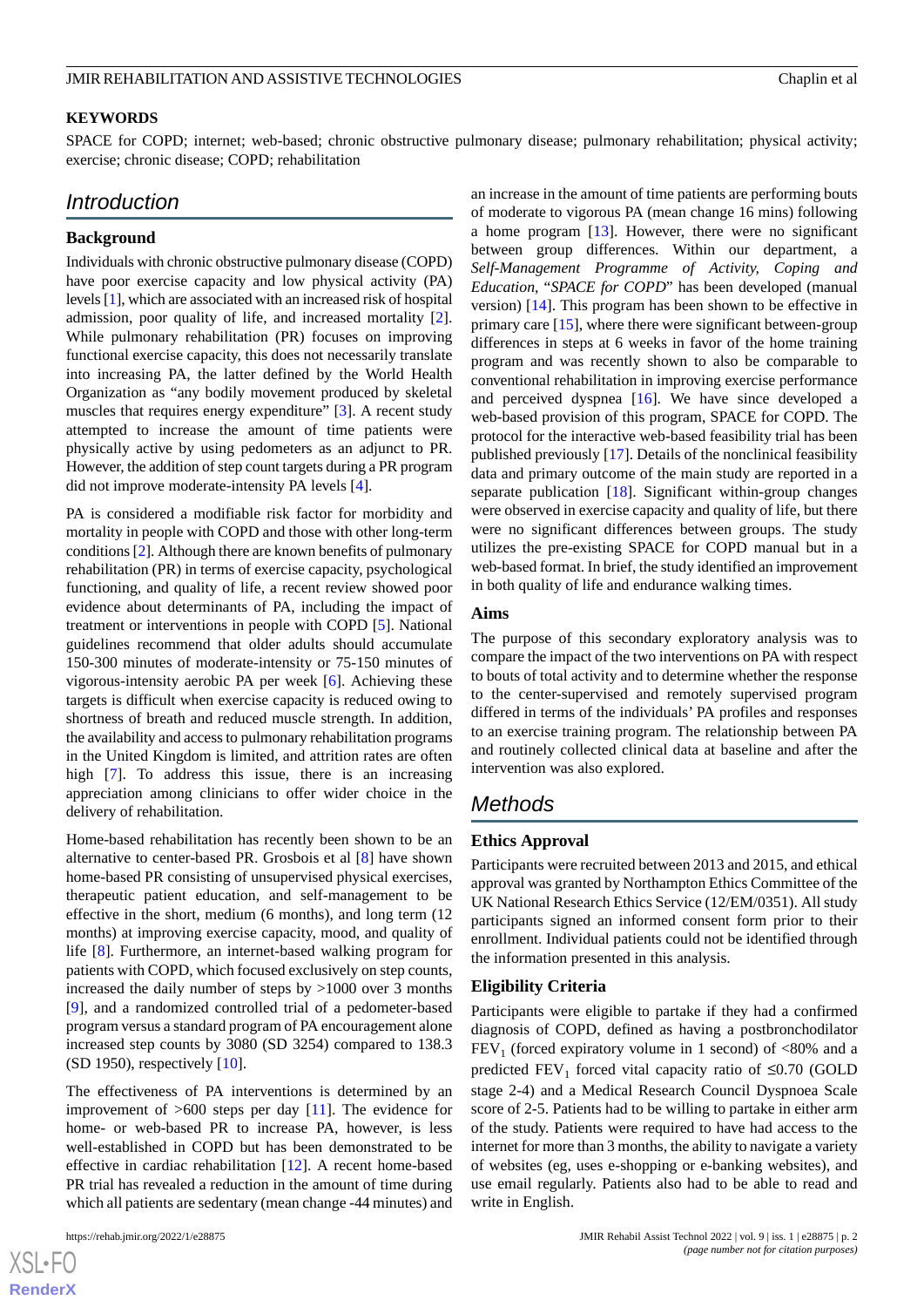Patients were excluded if they were unable to participate in the exercise component of the rehabilitation program owing to other comorbidities or had undergone PR in the previous 12 months.

#### **Randomization**

Randomization was performed using a web-based program [\[19\]](#page-9-15). Participants were allocated on a 1:1 ratio to either a standard care (conventional PR program) or an intervention group (web-based PR program).

# **Trial Interventions**

#### *Intervention Group: Web-Based PR Program*

Following randomization to the intervention group, the participants attended a standardized introductory session where they were provided a password-protected secure log-in to the website as well as written instructions on website navigation. There are 4 stages to the program, each with a number of mandatory tasks to complete before moving onto the next task

or stage. A description of the different stages is provided in [Textbox 1.](#page-2-0) Upon completion of an information needs questionnaire at registration, gaps in knowledge were identified, and patients were signposted to relevant educational topics. Participant's progress was monitored and reviewed on the internet regularly and through weekly contact with a health care professional. As in conventional PR, patients were encouraged to exercise daily at home and record their progress in the web-based exercise diary section. The exercise program consisted of both aerobic and strength training. Patients were advised to walk at the pace that was determined from the baseline maximal exercise walking tests performed in the initial assessment, increasing the amount of time they walked for each day. Strength training comprised both upper and lower limb exercises using hand-held weights. Both exercise components progressed while maintaining a visual analogue scale (VAS) rating of 4-7. It was anticipated from previous work [\[20](#page-9-16)] that it would take approximately 6-8 weeks to work through the web-based program.

<span id="page-2-0"></span>**Textbox 1.** Stages of the web-based pulmonary rehabilitation program.

#### **Stages:**

- Stage 1: introduction to exercising and goal setting, exercise safety quiz, and reading educational material
- Stage 2: introduction to the aerobic exercise program, setting walking targets, and reading educational material
- Stage 3: introduction to the strength training program, setting strength targets, continuing aerobic training, and reading education material
- Stage 4: maintaining strength and aerobic training, reviewing educational material, and a knowledge quiz

## *Standard Care Group: Conventional PR Program*

Patients randomized to standard care commenced conventional rehabilitation, as described by the British Thoracic Society's guidelines [\[21](#page-9-17)], in accordance with the standard care at their referred site, which was either hospital- or community-based. The hospital-based program was of 7 weeks (4 weeks supervised and 3 weeks unsupervised) in total. Any sessions that were missed could be completed later because it was a rolling program. In the community-based programs, patients could attend a maximum of 12 sessions within the closed program.

Conventional PR programs at either referral site consisted of 2 weekly sessions, each lasting 2 hours, which were divided into an hour for exercise training, consisting of both aerobic and resistance training, and an hour for an education session covering a variety of relevant self-management topics.

The trial interventions for both the web-based and conventional pulmonary rehabilitation groups have previously been described in detail  $[18]$  $[18]$ .

## **Physical Activity**

All participants wore a Bodymedia Sensewear triaxial accelerometer (APC Cardiovascular). Algorithms within the software convert the data to produce meaningful outcome variables, which include the number of steps, energy expenditure in metabolic equivalence to tasks (METs): a multiple of the resting rate of oxygen consumption per minute (one MET is equal to that of the  $O_2$  consumption at rest, which is

[XSL](http://www.w3.org/Style/XSL)•FO **[RenderX](http://www.renderx.com/)**

approximately 3.5 mL/kg/minute) and PA duration (vigorous >6, moderate 3-6 METs, and light >1.5 METs intensity).

Accelerometer data were collected for 7 days at baseline and a further 7 days following discharge. None of the data were collected while the patients were participating in either intervention. Measures were derived for patients with ≥8 hours of data per day for  $\geq$ 4 days [\[22](#page-9-18)] at each time point using the R package for statistical analysis [[23\]](#page-9-19). The Sensewear accelerometer has been previously validated in COPD [\[24](#page-10-0),[25\]](#page-10-1), and 4 days was proven sufficient to demonstrate treatment effects.

## **Data Analysis**

## *Sample Size*

Owing to the original study being a feasibility study, a formal sample size calculation was not required to detect between-group changes. We aimed to recruit around 100 patients within the timeframe of the operational phase of the trial. This was based on previous studies carried out in the PR service and deemed a reasonable number to assess the recruitment or retention rate and inform the planning of a subsequent randomized controlled trial. This is in line with recommendations by Lancaster et al [[26\]](#page-10-2) on the number of participants required in a feasibility study to estimate a parameter. Furthermore, in a recent audit of feasibility studies in the United Kingdom, it was found that a median sample size for a 2-arm trial was 36 and 30 per arm, respectively, for dichotomous and continuous endpoints [[27\]](#page-10-3). Although the data in this exploratory study, based on secondary and per protocol analysis, fell slightly below this in the number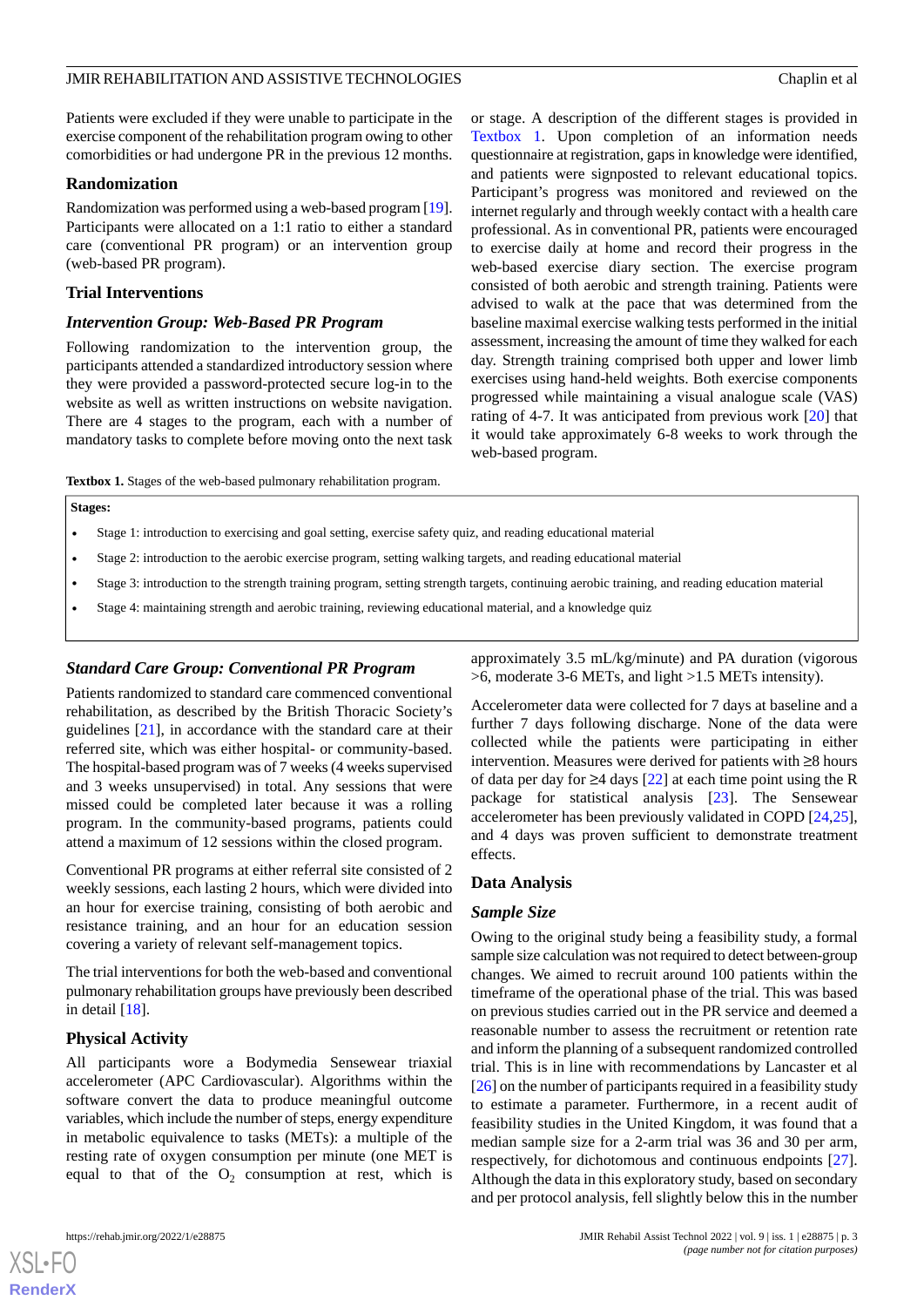of participants in the web-based PR group (n=20), the data from the original study were collected for 103 participants (web-based care, n=51; usual care, n=52).

# *Statistical Analysis*

Baseline characteristics were compared between groups using a 2-tailed independent samples *t* test. A 2-tailed paired samples *t* test was used to compare within-group changes, and a 2-way repeated measures analysis of variance (ANOVA) was used to compare the differences between the two treatment groups in the number of steps and PA pattern at the two time points. All *t* tests, repeated measures ANOVA, and factor analysis were performed using the SPSS (version 22; SPSS Inc) with a level of significance set at *P*<.05. The change in time in bouts (2-20 minutes) expressed as a percentage change, the mean change in bout length of moderate to vigorous PA (MVPA), daily MET level, and percentage time in moderate activity were explored.

Correlations between routinely collected clinical data and PA were explored using the Spearman rank correlation coefficient.

# **Patient and Public Involvement**

A preprotocol award from the National Institute of Health Research (NIHR) East Midlands Research Design Service enabled us to conduct a focus group with current and ex-PR patients to gain feedback on the prototype website, with particular regard to features that would increase the interactivity

and usability for service users as well as addressing any concerns such as data security. The website has undergone practical "road-testing" by members of the focus group and other members of the departmental patient and public involvement (PPI) group to ensure that participants can access the website and navigate the site easily. A member of the PPI group attended the study and steering group meetings, and a strategy for disseminating the results was thus coordinated.

# *Results*

# **Results Overview**

The flow of eligibility, screening, randomization, and follow-up in the study is shown in [Figure 1](#page-4-0). The baseline characteristics of participants with complete PA data are shown in [Table 1](#page-5-0). There were no significant differences in age, BMI,  $FEV_1$ , smoking status, and home oxygen usage between the web-based and conventional PR groups. Exercise capacity at baseline was similar in both groups. For participants assigned to the web-based PR group, the mean number of weeks to complete the program was 11.5 (SD 4.1), and the mean stage reached for those in the web-based PR group, who withdrew from the intervention, was stage 3 (IQR 1-4). The total number of complete accelerometer data sets for PA was 34 for the conventional PR group and 20 for the web-based PR group.

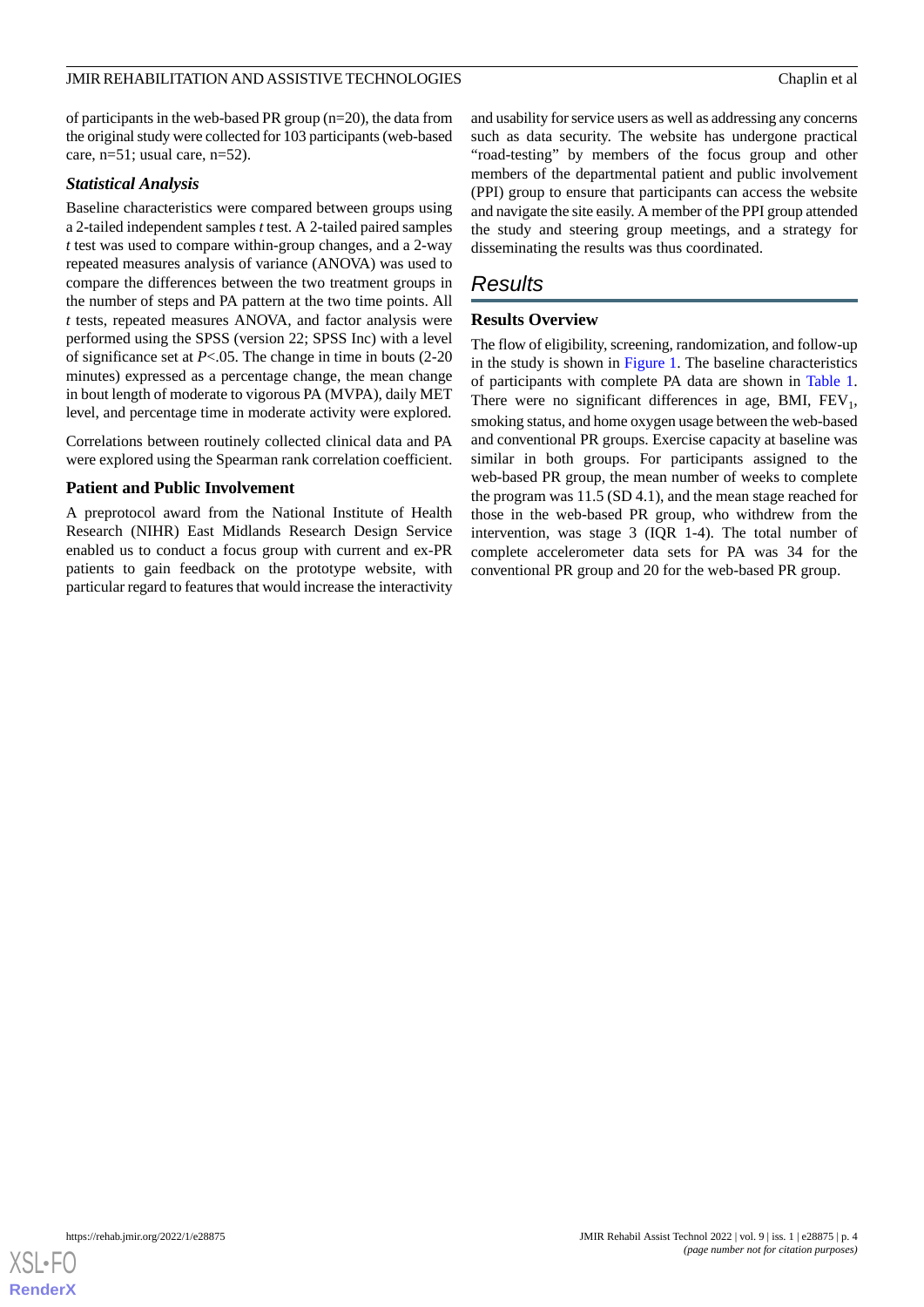<span id="page-4-0"></span>**Figure 1.** CONSORT (Consolidated Standards of Reporting Trials) flow diagram of participation. COPD: chronic obstructive pulmonary disease, MRC: Medical Research Council, PR: pulmonary rehabilitation.



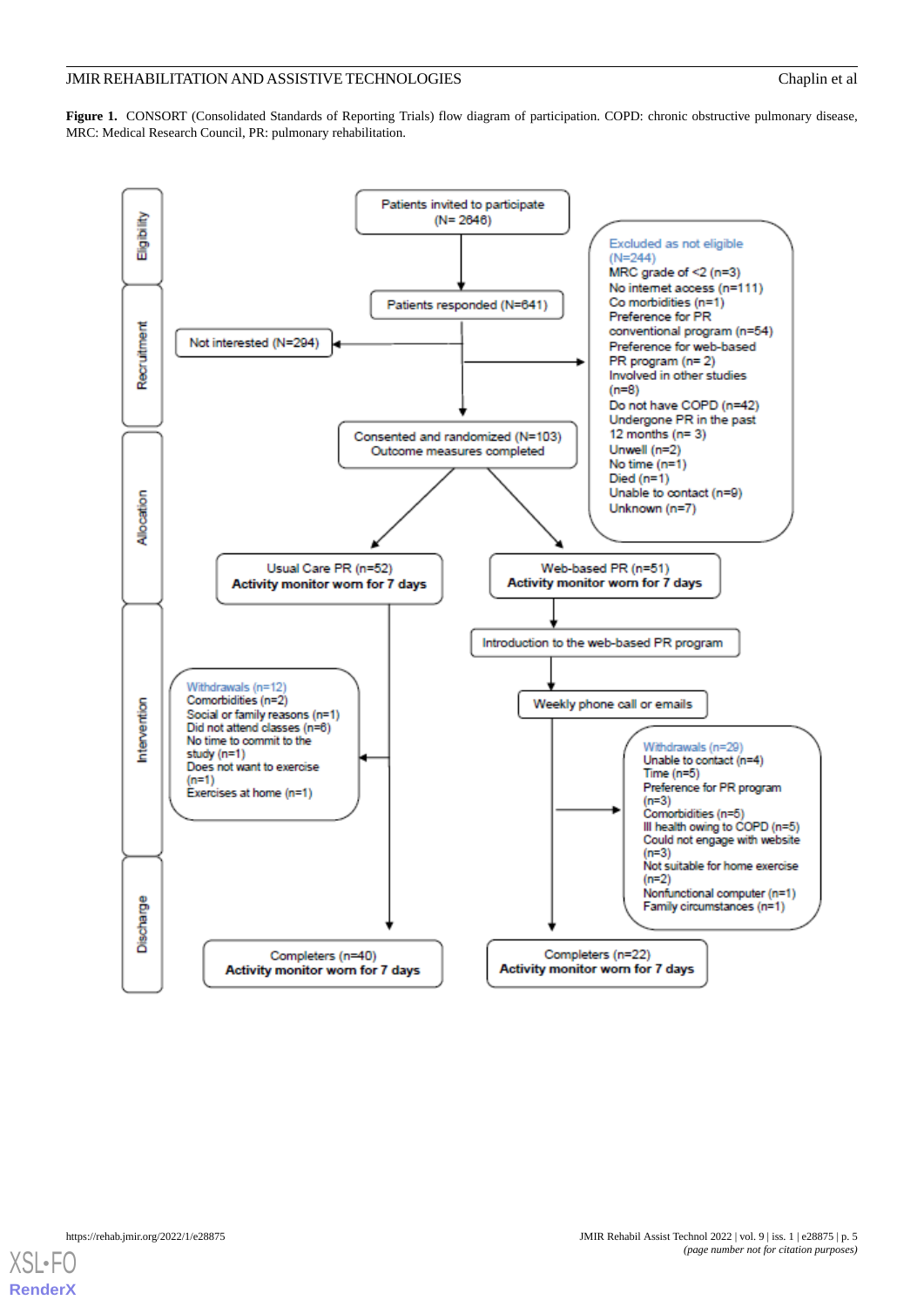<span id="page-5-0"></span>**Table 1.** Baseline participant characteristics (N=54).

|  |  | $CH$ api |  |
|--|--|----------|--|
|  |  |          |  |
|  |  |          |  |
|  |  |          |  |

| Characteristics                                                  | Web-based pulmonary<br>rehabilitation group (n=20) | Conventional pulmonary<br>rehabilitation group $(n=34)$ | Between-group differences,<br>$P$ value |
|------------------------------------------------------------------|----------------------------------------------------|---------------------------------------------------------|-----------------------------------------|
|                                                                  |                                                    |                                                         |                                         |
| Gender (males/females), n                                        | 18/2                                               | 19/15                                                   | .009 <sup>a</sup>                       |
| Age (years), mean (SD)                                           | 68.3(6.5)                                          | 67.4(8.6)                                               | .60                                     |
| BMI ( $\text{kg/m}^2$ ), mean (SD)                               | 27.2(5.5)                                          | 29.8(6.6)                                               | .13                                     |
| Forced expiratory volume in 1 second<br>$(L)$ , mean $(SD)$      | 1.52(0.7)                                          | 1.47(0.6)                                               | .84                                     |
| Forced expiratory volume in 1 second<br>(% predicted), mean (SD) | 54.2 (26.9)                                        | 55.8 (19.4)                                             | > 0.99                                  |
| Smoking status: current, n (%)                                   | 3(15)                                              | 3(8.8)                                                  | .92                                     |
| Nonsmoker                                                        | 0(0)                                               | 3(8.8)                                                  |                                         |
| Ex-smoker                                                        | 17(85)                                             | 26(76.5)                                                |                                         |
| Unknown                                                          | 0(0)                                               | 2(5.9)                                                  |                                         |
| Home oxygen usage, n (%)                                         |                                                    |                                                         | .83                                     |
| Yes                                                              | 4(20)                                              | 6(17.6)                                                 |                                         |
| $\rm No$                                                         | 16(80)                                             | 28 (82.4)                                               |                                         |
| Medical Research Council Dyspnoea<br>Scale score, median (IQR)   | $3(2-4)$                                           | $3(2-4)$                                                | .62                                     |
| Medical Research Council grade, n (%)                            |                                                    |                                                         | .62                                     |
| $\mathfrak{2}$                                                   | 9(45)                                              | 15(45.5)                                                |                                         |
| 3                                                                | 5(25)                                              | 8(24.2)                                                 |                                         |
| 4                                                                | 5(25)                                              | 10(30.3)                                                |                                         |
| 5                                                                | 1(5)                                               | 0(0)                                                    |                                         |
| Incremental shuttle walking test (m),<br>mean(SD)                | 338.5 (185.7)                                      | 286.8 (159.4)                                           | .28                                     |
| Endurance shuttle walk test (seconds),<br>mean (SD)              | 263.9 (250.1)                                      | 256.2 (157.1)                                           | .89                                     |

a Significant at *P*<.05 between groups.

# <span id="page-5-1"></span>**Number of Steps Per Day**

There were no significant differences in PA, in terms of steps per day, between the groups at baseline (*P*=.86). There was a

nonsignificant increase (*P*=.20) in the number of steps per day from 5465 to 6112 (12%) in the web-based PR group compared with the conventional PR group (*P*=.80; n=5300-5409, 2%; [Figure 2](#page-5-1)).

Figure 2. Comparison of the mean number of steps per day during waking hours between the conventional and web-based pulmonary rehabilitation groups at baseline and post intervention. PR: pulmonary rehabilitation.





**[RenderX](http://www.renderx.com/)**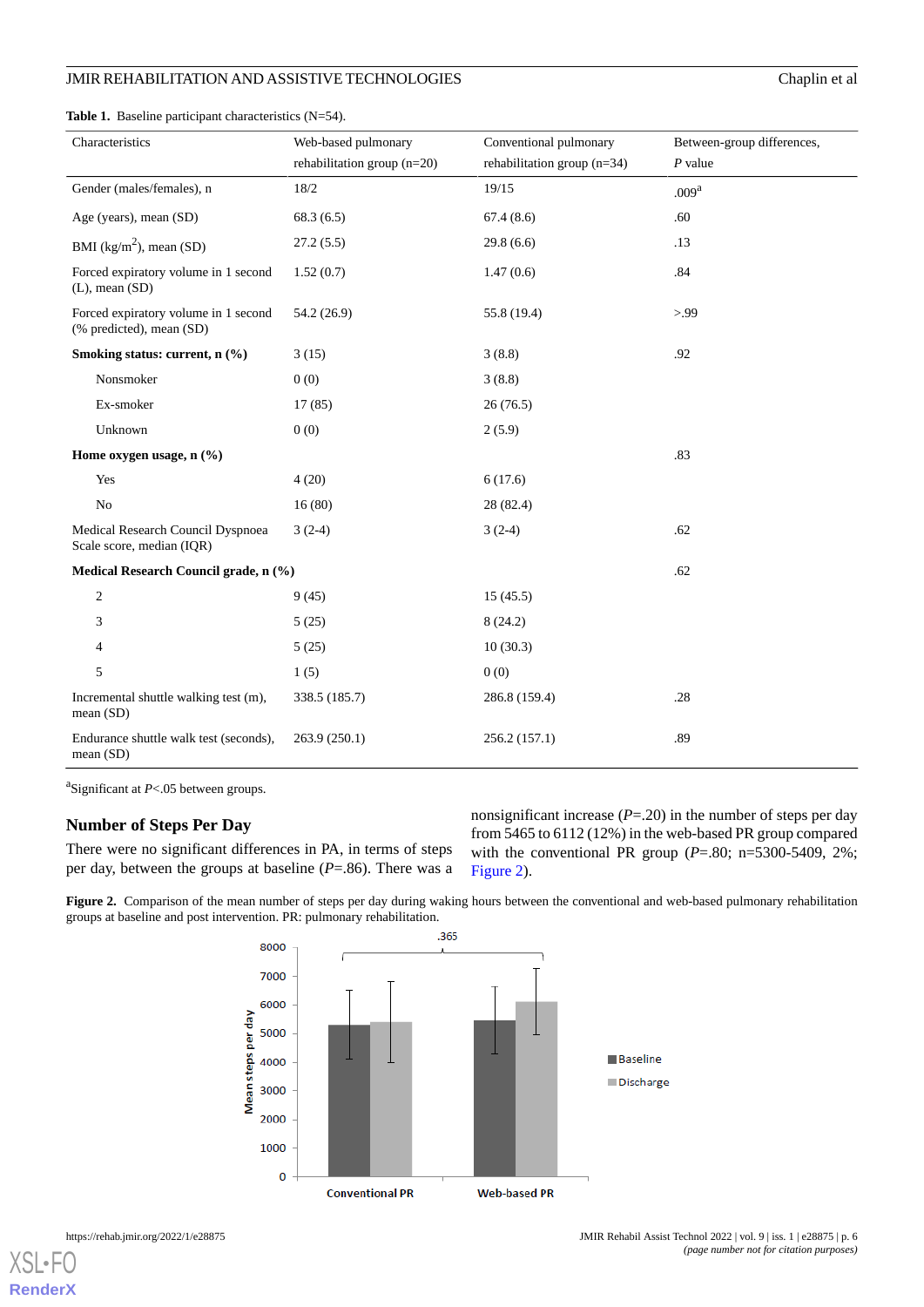# **PA Pattern of Accumulation**

The increase in the number of steps observed in the web-based PR group was accumulated mainly through an increase of 2-minute bouts of PA ([Figure 3\)](#page-6-0). In contrast, the conventional PR group displayed increased 20-minute bouts of PA by 49%, although this was not significant  $(P=0,07)$ . The mean bout length of PA was similar between both groups (2.7-2.8 minutes) and

did not significantly change following either intervention. Although the percentage of time in moderate activity was greater in the web-based PR group than in the conventional PR group (9.43 vs 8.14, respectively), this was not increased post intervention. Daily METs were similar in both groups, with those in the web-based PR group increasing only slightly at discharge ([Table 2](#page-6-1)).

<span id="page-6-0"></span>**Figure 3.** Comparison of the percentage change in physical activity between the conventional and web-based pulmonary rehabilitation groups. MET: metabolic equivalence to task, MVPA: moderate to vigorous physical activity, PR: pulmonary rehabilitation.



<span id="page-6-1"></span>**Table 2.** Physical activity pattern before and after the intervention.

| Activity pattern                                | Web-based pulmonary rehabilitation group $(n=20)$ |                      | Conventional pulmonary rehabilitation group $(n=34)$ |                      |  |
|-------------------------------------------------|---------------------------------------------------|----------------------|------------------------------------------------------|----------------------|--|
|                                                 | Baseline, mean (SD)                               | Discharge, mean (SD) | Baseline, mean (SD)                                  | Discharge, mean (SD) |  |
| Steps per day                                   | 5464.6 (3013.3)                                   | 6111.7 (2464.2)      | 5300.1 (3402.7)                                      | 5409.4 (3377.7)      |  |
| Daily metabolic equivalence to<br>tasks         | 1.52(0.3)                                         | 1.54(0.2)            | 1.44(0.4)                                            | 1.42(0.4)            |  |
| Percentage of moderate activity                 | 10.25(8.8)                                        | 9.43(4.2)            | 8.07(5.9)                                            | 8.14(7.3)            |  |
| Mean bout length                                | 2.8(0.8)                                          | 2.7(0.7)             | 2.7(0.9)                                             | 2.8(1.0)             |  |
| Number of 2-minute bouts                        | 21.1(18.5)                                        | 21.4(8.9)            | 18(12.7)                                             | 17.9(14.6)           |  |
| Number of 5-minute bouts                        | 7.2(8.5)                                          | 6.7(4.0)             | 5.5(4.8)                                             | 5.9(6.0)             |  |
| Number of 10-minute bouts                       | 2.11(2.8)                                         | 2.1(1.8)             | 1.6(2.1)                                             | 1.6(1.9)             |  |
| Number of 20-minute bout                        | 0.47(0.7)                                         | 0.43(0.4)            | 0.26(0.4)                                            | 0.38(0.5)            |  |
| Total moderate to vigorous<br>physical activity | 82.03 (69.9)                                      | 65.7(39.7)           | 102.9(78.5)                                          | 241.1 (69.4)         |  |

## **Correlation Between Clinical Data and PA**

As there were no significant differences between groups, the groups were collapsed and correlations between routinely collected clinical data and PA were explored. The variables age (*r*=–0.21, *P*=.04), BMI (*r*=–0.311, *P*=.004), and FEV<sub>1</sub> % predicted (*r*=–0.248, *P*=.048) significantly correlated with 10-minute bouts of PA at baseline. This effect was eliminated post intervention for age and  $FEV_1$ , but not for BMI ([Table 3\)](#page-7-0).

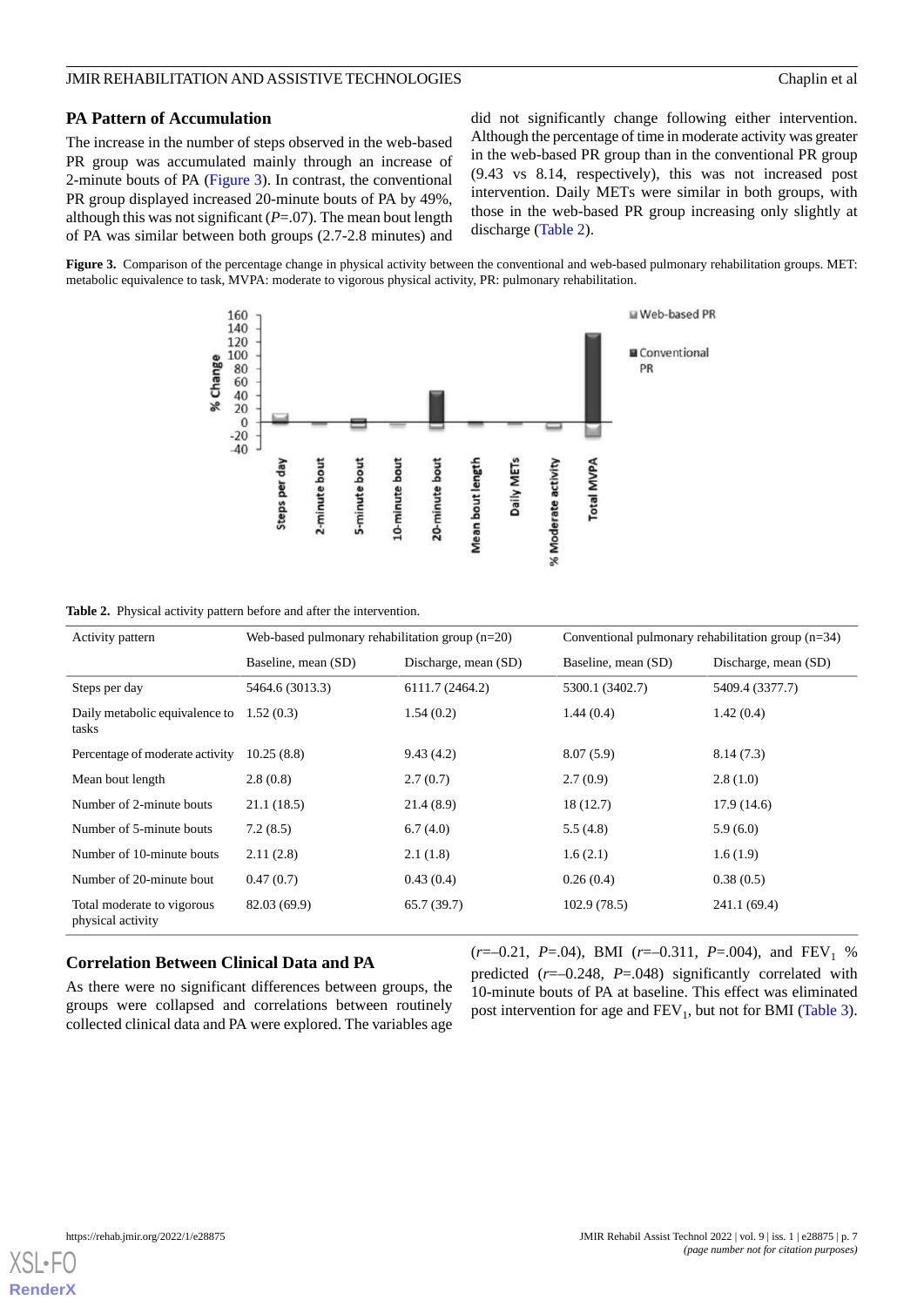<span id="page-7-0"></span>**Table 3.** Correlations between age, BMI, and FEV<sub>1</sub> (forced expiratory volume in 1 second) and physical activity before and after the intervention.

| Variables                                                         | Preintervention |                   | Postintervention |                    |
|-------------------------------------------------------------------|-----------------|-------------------|------------------|--------------------|
|                                                                   |                 | P value           |                  | P value            |
| Age                                                               | $-0.21$         | .04 <sup>a</sup>  | 0.037            | .78                |
| BMI                                                               | $-0.311$        | .004 <sup>a</sup> | $-0.449$         | ${<} .001^{\rm a}$ |
| $FEV1$ (forced expiratory volume in 1 second; % predicted) -0.248 |                 | .048 <sup>a</sup> | $-0.034$         | .84                |

a Significant at *P*<.05.

# *Discussion*

# **Principal Findings**

One of the main outcomes of the European Respiratory Society task force on PA in COPD was to understand how improvements in exercise capacity, dyspnea, and self-efficacy following PR might translate into PA [\[28](#page-10-4)]. PR is well known to improve exercise capacity and quality of life, but the data are inconsistent for PA [[28-](#page-10-4)[30](#page-10-5)]. This may be a consequence of heterogeneity of interventions and measurements of PA, making it difficult to compare studies [[31\]](#page-10-6), or in fact suggests that the traditional focus of PR programs is on improving functional capacity, not necessarily PA.

The results from this study show that web-based PR increased the number of steps [\(Figure 2](#page-5-1)) by 12%; although this was not significant, it is most likely a reflection of the small sample size. The number of steps increased by 647 in the web group, in line with the suggested Minimal Clinically Important Difference for pedometer steps in COPD, estimated at 600-1181 steps [[11\]](#page-9-7). Further analysis showed that the increased step count in the web-based PR group mainly comprised 2-minute bouts of PA ([Figure 3\)](#page-6-0), with very few 5-, 10-, and 20-minute bouts of PA. On the other hand, participants in the conventional PR program showed a trend to increase 20-minute bouts of activity, but this was not reflected in the overall step count.

Although the time spent in moderate-intensity PA was greater in the web-based PR group than in the conventional PR group, this did not translate into an increase in the total amount of MVPA. The pattern of PA is more sporadic in the web-based PR group, whereas the conventional PR group elicits a change through more prolonged bouts of PA [\(Figure 3](#page-6-0)). Participants in the conventional PR group were able to increase their 20-minute bouts of moderate PA by 49.1% [\(Figure 3\)](#page-6-0); although not significant, this may be clinically meaningful. This may suggest that a more supervised approach is needed to achieve longer bouts of PA at the level of ≥3 METs. These data are interesting and suggest that although the increase in steps is a potentially positive outcome of an intervention, the web-based PR participants did not as a group improve their prolonged bouts of activity as was observed and anticipated in the conventional PR group. These data suggest that for this population, to improve exercise behaviors (ie, prolonged bouts of MVPA), supervision is required. In comparison to this, a study using a smartphone-based PA telecoaching approach [\[32](#page-10-7)] found that patients requiring more contact from health care professionals experienced less PA benefits. However, patients in our study do appear to have increased their overall PA in the absence of

 $XS$  • FC **[RenderX](http://www.renderx.com/)** any supervision, and this translated to a significant change in endurance walking times, which was seen in both groups. This is in line with a study by Demeyer et al [\[33](#page-10-8)], which showed that a 12-week semiautomated telecoaching intervention, which included an exercise booklet and step counter, significantly increased the amount (29% from baseline in terms of steps per day) and intensity of PA in patients with COPD. In comparison, our study also showed an increase, although small, in the number of steps per day of 12% in the web-based PR group from baseline. The physiological benefits gained from interval training have been shown to translate into clinically meaningful improvements in daily activity levels [[34\]](#page-10-9). Louvaris et al [\[34](#page-10-9)] reported a 27% increase in the number of steps per day in the interval training group, which remained significantly greater 12 weeks following completion of PR, suggesting that this mode of training may be better to impact activities of daily living. A recent review challenges the relevance of PA patterns in patients with COPD, stating which is more important, "more time spent in higher intensity PA or less time spent in a sedentary state?" [[31\]](#page-10-6).

The American Thoracic Society/European Respiratory Society policy statement recommends alternative approaches—for example, step counters or telerehabilitation—may be best placed as a maintenance strategy for PR [\[35](#page-10-10)]. Using these strategies have not only shown to increase patients step counts and PA but also reduced the risk of exacerbations and hospital admissions [[36\]](#page-10-11).

Factors associated with PA have largely been cross-sectional, and from our data, moderate correlations in PA show a trend with respect to age, BMI, and  $FEV<sub>1</sub>$  (% predicted) at baseline ([Table 2](#page-6-1)), which is consistent with the existing literature [\[37](#page-10-12)[-39](#page-10-13)]. There is a lack of data examining the direction of association and limited postintervention data describing these associations.

It is interesting to note that post intervention, the programs appear to have overcome the negative association between age and  $FEV<sub>1</sub>$  on PA but not on BMI, which has a more significant correlation at baseline. This suggests that rehabilitation programs can potentially reverse the negative impact of  $FEV<sub>1</sub>$  and age on PA, but this requires further exploration.

BMI remains highly significantly associated after PR, suggesting that in a population with obesity, additional interventions may be required to influence BMI. These data and those from previous studies, where BMI was used as a prognostic measure in COPD, have shown that both PR and PA have no influence on BMI, and as a result, a PR program was shown to be effective across the BMI spectrum; therefore, it is recommended that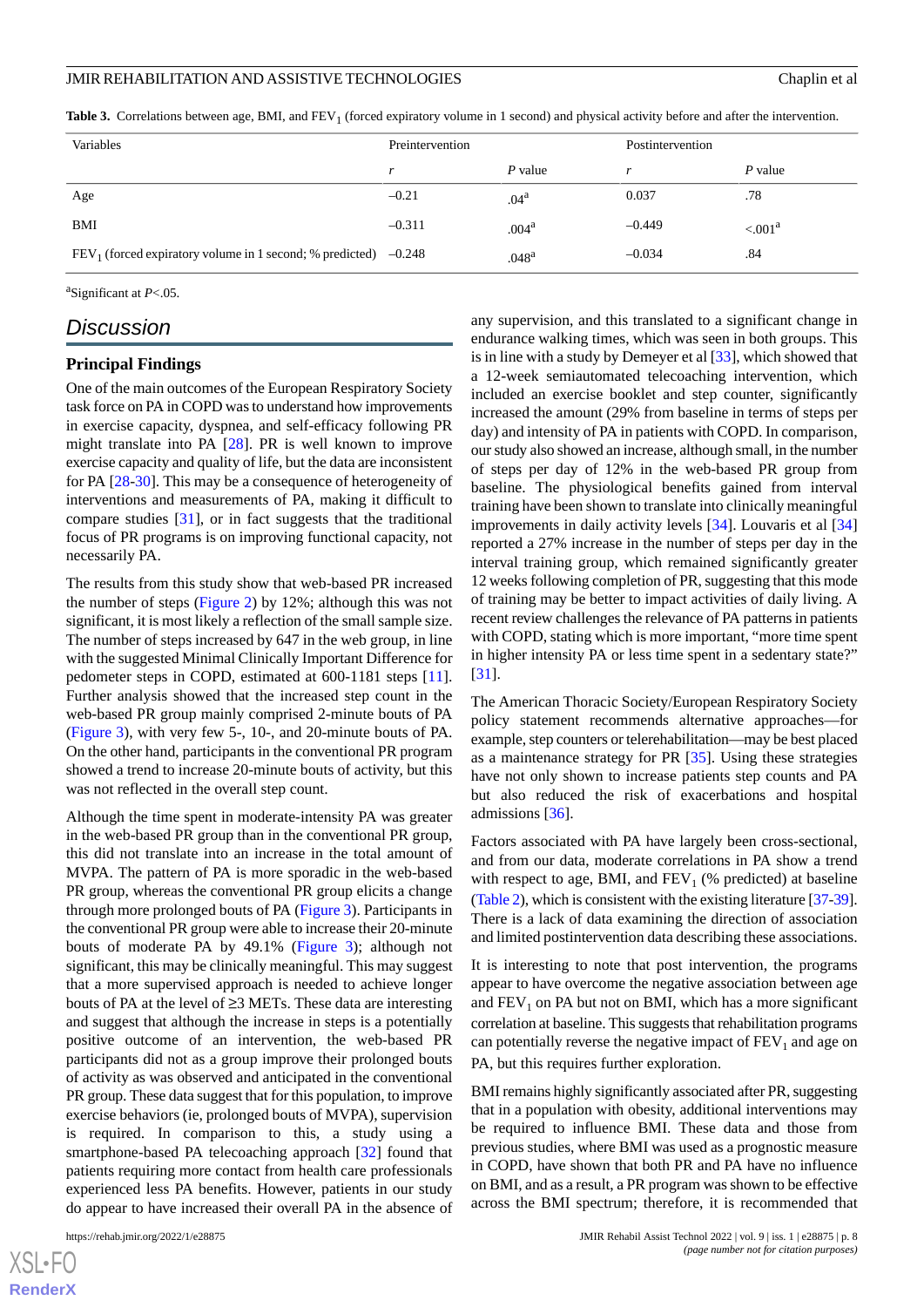patients are referred irrespective of their BMI [\[40](#page-10-14)]. This may also be true for PA improvements.

Other studies have found factors such as respiratory and metabolic variations to be associated with PA [\[41](#page-10-15)]. Interestingly these changes did not differ across the GOLD stages. When attempting to stratify patients, which may improve in their PA post PR, exercise tolerance was found to be the strongest baseline independent factor to predict an improvement in PA [[42\]](#page-10-16). In this study, it appears that those who gained more in terms of number of steps had a higher exercise capacity at baseline, although this was not true for those who increased their MVPA overall.

#### **Limitations**

The main limitation of this study is that it is an exploratory analysis and is based on secondary analysis, and, per protocol, had a small sample size. Furthermore, there is a high risk of bias and a risk of overestimating any likely effect since this study only performed per protocol analysis. This was a highly selected group as the patient's needed to be web literate and willing to follow the web-based program; therefore, this selection bias may limit external validity. There was also a high withdrawal rate from the web-based PR group, which is an important limitation when interpreting the results. This was mainly due to challenges experienced around a technology-based intervention. Loeckx et al [[32\]](#page-10-7) reported that approximately 8% of patients reported difficulty using technology. In this study, it was found that the exercise component of the web-based program was difficult, but once it was simplified after obtaining patient feedback, completion rates improved. There were no significant differences between the groups even though more participants withdrew from the web-based PR group. A previous

study in 2010 [[43\]](#page-10-17) suggested that levels of daily activity may be vulnerable to seasonal variations. The progression of physical inactivity in patients with COPD has also been studied with respect to climate conditions (eg, temperature, day length, and rainfall) [\[44](#page-11-0)]. A significant decrease in PA was seen over a period of 1 year, which was further affected by the hours of rainfall. Activity monitors were worn in our study during different time points of the year, depending on recruitment; therefore, seasonal variation may also have been a factor influencing PA. Nevertheless, this is a novel exploration of 2 interventions for individuals with COPD, which appear to have different effects based on the level of supervision.

#### **Clinical Implications**

When advising patients to increase their PA, promoting either multiple short bouts or long single bouts may be equally beneficial. Alternative approaches to increase PA may be more beneficial as a maintenance strategy.

#### **Conclusions**

The combination of a highly selected group of participants and the exploratory analysis approach renders it difficult to make generalizations. However, there was a nonsignificant difference in the pattern of PA between conventional and web-based PR groups. Conventional PR was associated with an increase in 20-minute bouts of PA. Effects of age and  $FEV<sub>1</sub>$  on PA can be overcome by taking part in rehabilitation, but BMI remains unaffected. This study shows a novel analysis of PA data, which could potentially be used as part of stratifying interventions based on measurements of PA and exercise capacity for individuals with COPD [\[45](#page-11-1)]. The data show that focusing on the number of steps alone can result in missing important messages about the pattern of PA.

## **Acknowledgments**

The research was funded by the Research for Patient Benefit Grant (PB-PG-0711-25127) awarded by the National Institute of Health Research (NIHR) and took place at the University Hospitals of Leicester National Health Service Trust. Support was also provided by the NIHR Collaboration for Leadership in Applied Health Research and Care East Midlands (CLAHRC EM) and the NIHR Leicester Biomedical Research Centre - Respiratory. SJS is a NIHR Senior Investigator. The views expressed in this article are those of the author(s) and not necessarily those of the National Health Service (NHS), NIHR, or the Department of Health and Social Care.

#### **Authors' Contributions**

All authors contributed to writing of the paper. SS, EC, and LH-W were involved in the design and intervention work. AVB and CN analyzed and interpreted the data.

## <span id="page-8-0"></span>**Conflicts of Interest**

<span id="page-8-1"></span>None declared.

#### <span id="page-8-2"></span>**References**

[XSL](http://www.w3.org/Style/XSL)•FO **[RenderX](http://www.renderx.com/)**

- 1. Vorrink SN, Kort HS, Troosters T, Lammers JJ. Level of daily physical activity in individuals with COPD compared with healthy controls. Respir Res 2011 Mar 22;12(33):1-8 [\[FREE Full text](https://respiratory-research.biomedcentral.com/articles/10.1186/1465-9921-12-33)] [doi: [10.1186/1465-9921-12-33](http://dx.doi.org/10.1186/1465-9921-12-33)] [Medline: [21426563](http://www.ncbi.nlm.nih.gov/entrez/query.fcgi?cmd=Retrieve&db=PubMed&list_uids=21426563&dopt=Abstract)]
- 2. Garcia-Aymerich J, Lange P, Benet M, Schnohr P, Antó JM. Regular physical activity reduces hospital admission and mortality in chronic obstructive pulmonary disease: a population based cohort study. Thorax 2006 Sep;61(9):772-778 [[FREE Full text](http://europepmc.org/abstract/MED/16738033)] [doi: [10.1136/thx.2006.060145](http://dx.doi.org/10.1136/thx.2006.060145)] [Medline: [16738033](http://www.ncbi.nlm.nih.gov/entrez/query.fcgi?cmd=Retrieve&db=PubMed&list_uids=16738033&dopt=Abstract)]
- 3. Physical activity. World Health Organization. 2015. URL: [http://www.who.int/topics/physical\\_activity/en/](http://www.who.int/topics/physical_activity/en/) [accessed 2022-02-14]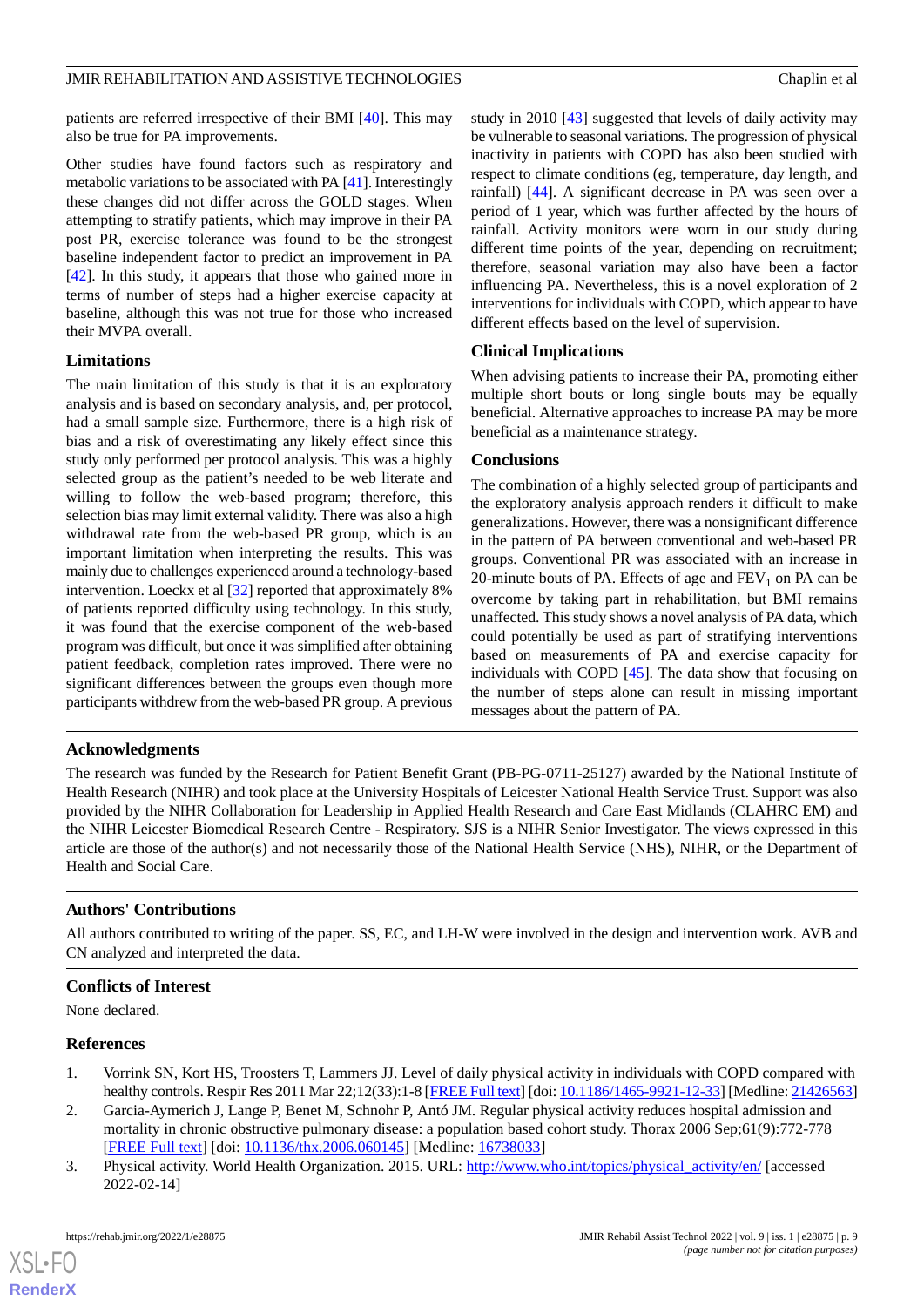- <span id="page-9-0"></span>4. Nolan CM, Maddocks M, Canavan JL, Jones SE, Delogu V, Kaliaraju D, et al. Pedometer Step Count Targets during Pulmonary Rehabilitation in Chronic Obstructive Pulmonary Disease. A Randomized Controlled Trial. Am J Respir Crit Care Med 2017 May 15;195(10):1344-1352 [\[FREE Full text\]](http://europepmc.org/abstract/MED/27911566) [doi: [10.1164/rccm.201607-1372OC](http://dx.doi.org/10.1164/rccm.201607-1372OC)] [Medline: [27911566\]](http://www.ncbi.nlm.nih.gov/entrez/query.fcgi?cmd=Retrieve&db=PubMed&list_uids=27911566&dopt=Abstract)
- <span id="page-9-1"></span>5. Gimeno-Santos E, Frei A, Steurer-Stey C, de Batlle J, Rabinovich RA, Raste Y, PROactive consortium. Determinants and outcomes of physical activity in patients with COPD: a systematic review. Thorax 2014 Aug;69(8):731-739 [\[FREE Full](http://thorax.bmj.com/lookup/pmidlookup?view=long&pmid=24558112) [text](http://thorax.bmj.com/lookup/pmidlookup?view=long&pmid=24558112)] [doi: [10.1136/thoraxjnl-2013-204763\]](http://dx.doi.org/10.1136/thoraxjnl-2013-204763) [Medline: [24558112](http://www.ncbi.nlm.nih.gov/entrez/query.fcgi?cmd=Retrieve&db=PubMed&list_uids=24558112&dopt=Abstract)]
- <span id="page-9-3"></span><span id="page-9-2"></span>6. Piercy KL, Troiano RP, Ballard RM, Carlson SA, Fulton JE, Galuska DA, et al. The Physical Activity Guidelines for Americans. JAMA 2018 Nov 20;320(19):2020-2028. [doi: [10.1001/jama.2018.14854\]](http://dx.doi.org/10.1001/jama.2018.14854) [Medline: [30418471\]](http://www.ncbi.nlm.nih.gov/entrez/query.fcgi?cmd=Retrieve&db=PubMed&list_uids=30418471&dopt=Abstract)
- 7. Steiner M, Holzhauer-Barrie J, Lowe D, Searle L, Skipper E, Welham S, et al. Pulmonary Rehabilitation: Steps to breathe better. Royal College of Physicians. London: National Chronic Obstructive Pulmonary Disease (COPD) Audit Programme: clinical audit of pulmonary rehabilitation services in England and Wales; 2016 Feb 10. URL: [https://www.rcplondon.ac.uk/](https://www.rcplondon.ac.uk/projects/outputs/pulmonary-rehabilitation-steps-breathe-better) [projects/outputs/pulmonary-rehabilitation-steps-breathe-better](https://www.rcplondon.ac.uk/projects/outputs/pulmonary-rehabilitation-steps-breathe-better) [accessed 2022-02-14]
- <span id="page-9-5"></span><span id="page-9-4"></span>8. Grosbois JM, Gicquello A, Langlois C, Le Rouzic O, Bart F, Wallaert B, et al. Long-term evaluation of home-based pulmonary rehabilitation in patients with COPD. Int J Chron Obstruct Pulmon Dis 2015;10:2037-2044 [\[FREE Full text\]](https://dx.doi.org/10.2147/COPD.S90534) [doi: [10.2147/COPD.S90534\]](http://dx.doi.org/10.2147/COPD.S90534) [Medline: [26445534\]](http://www.ncbi.nlm.nih.gov/entrez/query.fcgi?cmd=Retrieve&db=PubMed&list_uids=26445534&dopt=Abstract)
- <span id="page-9-6"></span>9. Moy ML, Collins RJ, Martinez CH, Kadri R, Roman P, Holleman RG, et al. An Internet-Mediated Pedometer-Based Program Improves Health-Related Quality-of-Life Domains and Daily Step Counts in COPD: A Randomized Controlled Trial. Chest 2015 Jul;148(1):128-137 [\[FREE Full text\]](http://europepmc.org/abstract/MED/25811395) [doi: [10.1378/chest.14-1466\]](http://dx.doi.org/10.1378/chest.14-1466) [Medline: [25811395](http://www.ncbi.nlm.nih.gov/entrez/query.fcgi?cmd=Retrieve&db=PubMed&list_uids=25811395&dopt=Abstract)]
- <span id="page-9-7"></span>10. Mendoza L, Horta P, Espinoza J, Aguilera M, Balmaceda N, Castro A, et al. Pedometers to enhance physical activity in COPD: a randomised controlled trial. Eur Respir J 2015 Feb;45(2):347-354 [\[FREE Full text\]](http://erj.ersjournals.com/cgi/pmidlookup?view=long&pmid=25261324) [doi: [10.1183/09031936.00084514](http://dx.doi.org/10.1183/09031936.00084514)] [Medline: [25261324](http://www.ncbi.nlm.nih.gov/entrez/query.fcgi?cmd=Retrieve&db=PubMed&list_uids=25261324&dopt=Abstract)]
- <span id="page-9-8"></span>11. Demeyer H, Burtin C, Hornikx M, Camillo CA, Van Remoortel H, Langer D, et al. The Minimal Important Difference in Physical Activity in Patients with COPD. PLoS One 2016;11(4):1-11 [\[FREE Full text](https://dx.plos.org/10.1371/journal.pone.0154587)] [doi: [10.1371/journal.pone.0154587\]](http://dx.doi.org/10.1371/journal.pone.0154587) [Medline: [27124297](http://www.ncbi.nlm.nih.gov/entrez/query.fcgi?cmd=Retrieve&db=PubMed&list_uids=27124297&dopt=Abstract)]
- <span id="page-9-9"></span>12. Taylor R, Dalal H, Jolly K, Moxham T, Zawada A. Home-based versus centre-based cardiac rehabilitation. Cochrane Database Syst Rev 2010 Jan 20(1):CD007130 [\[FREE Full text\]](http://europepmc.org/abstract/MED/20091618) [doi: [10.1002/14651858.CD007130.pub2](http://dx.doi.org/10.1002/14651858.CD007130.pub2)] [Medline: [20091618](http://www.ncbi.nlm.nih.gov/entrez/query.fcgi?cmd=Retrieve&db=PubMed&list_uids=20091618&dopt=Abstract)]
- <span id="page-9-10"></span>13. Holland AE, Mahal A, Hill CJ, Lee AL, Burge AT, Cox NS, et al. Home-based rehabilitation for COPD using minimal resources: a randomised, controlled equivalence trial. Thorax 2017 Jan;72(1):57-65 [[FREE Full text](http://thorax.bmj.com/lookup/pmidlookup?view=long&pmid=27672116)] [doi: [10.1136/thoraxjnl-2016-208514\]](http://dx.doi.org/10.1136/thoraxjnl-2016-208514) [Medline: [27672116](http://www.ncbi.nlm.nih.gov/entrez/query.fcgi?cmd=Retrieve&db=PubMed&list_uids=27672116&dopt=Abstract)]
- <span id="page-9-11"></span>14. Apps LD, Mitchell KE, Harrison SL, Sewell L, Williams JE, Young HM, et al. The development and pilot testing of the self-management programme of activity, coping and education for chronic obstructive pulmonary disease (SPACE for COPD). Int J Chron Obstruct Pulmon Dis 2013;8:317-327 [[FREE Full text](https://dx.doi.org/10.2147/COPD.S40414)] [doi: [10.2147/COPD.S40414](http://dx.doi.org/10.2147/COPD.S40414)] [Medline: [23874093](http://www.ncbi.nlm.nih.gov/entrez/query.fcgi?cmd=Retrieve&db=PubMed&list_uids=23874093&dopt=Abstract)]
- <span id="page-9-13"></span><span id="page-9-12"></span>15. Mitchell KE, Johnson-Warrington V, Apps LD, Bankart J, Sewell L, Williams JE, et al. A self-management programme for COPD: a randomised controlled trial. Eur Respir J 2014 Dec; 44(6):1538-1547 [[FREE Full text](http://erj.ersjournals.com/cgi/pmidlookup?view=long&pmid=25186259)] [doi: [10.1183/09031936.00047814](http://dx.doi.org/10.1183/09031936.00047814)] [Medline: [25186259](http://www.ncbi.nlm.nih.gov/entrez/query.fcgi?cmd=Retrieve&db=PubMed&list_uids=25186259&dopt=Abstract)]
- <span id="page-9-14"></span>16. Horton EJ, Mitchell KE, Johnson-Warrington V, Apps LD, Sewell L, Morgan M, et al. Comparison of a structured home-based rehabilitation programme with conventional supervised pulmonary rehabilitation: a randomised non-inferiority trial. Thorax 2018 Jan;73(1):29-36. [doi: [10.1136/thoraxjnl-2016-208506](http://dx.doi.org/10.1136/thoraxjnl-2016-208506)] [Medline: [28756402](http://www.ncbi.nlm.nih.gov/entrez/query.fcgi?cmd=Retrieve&db=PubMed&list_uids=28756402&dopt=Abstract)]
- <span id="page-9-15"></span>17. Chaplin E, Hewitt S, Apps L, Edwards K, Brough C, Glab A, et al. The evaluation of an interactive web-based Pulmonary Rehabilitation programme: protocol for the WEB SPACE for COPD feasibility study. BMJ Open 2015 Aug 25;5(8):e008055 [[FREE Full text](https://bmjopen.bmj.com/lookup/pmidlookup?view=long&pmid=26307616)] [doi: [10.1136/bmjopen-2015-008055](http://dx.doi.org/10.1136/bmjopen-2015-008055)] [Medline: [26307616](http://www.ncbi.nlm.nih.gov/entrez/query.fcgi?cmd=Retrieve&db=PubMed&list_uids=26307616&dopt=Abstract)]
- <span id="page-9-16"></span>18. Chaplin E, Hewitt S, Apps L, Bankart J, Pulikottil-Jacob R, Boyce S, et al. Interactive web-based pulmonary rehabilitation programme: a randomised controlled feasibility trial. BMJ Open 2017 Mar 31;7(3):e013682 [[FREE Full text](https://bmjopen.bmj.com/lookup/pmidlookup?view=long&pmid=28363923)] [doi: [10.1136/bmjopen-2016-013682\]](http://dx.doi.org/10.1136/bmjopen-2016-013682) [Medline: [28363923](http://www.ncbi.nlm.nih.gov/entrez/query.fcgi?cmd=Retrieve&db=PubMed&list_uids=28363923&dopt=Abstract)]
- <span id="page-9-17"></span>19. Randomisation and online databases for clinical trials. Sealed Envelope. URL:<https://www.sealedenvelope.com/> [accessed 2022-02-14]
- <span id="page-9-18"></span>20. Brough C, Boyce S, Houchen-Wolloff L, Sewell L, Singh SJ. Evaluating the interactive web-based program, activate your heart, for cardiac rehabilitation patients: a pilot study. J Med Internet Res 2014 Oct 29;16(10):e242 [[FREE Full text](https://www.jmir.org/2014/10/e242/)] [doi: [10.2196/jmir.3027](http://dx.doi.org/10.2196/jmir.3027)] [Medline: [25359204](http://www.ncbi.nlm.nih.gov/entrez/query.fcgi?cmd=Retrieve&db=PubMed&list_uids=25359204&dopt=Abstract)]
- <span id="page-9-19"></span>21. Bolton CE, Bevan-Smith EF, Blakey JD, Crowe P, Elkin SL, Garrod R, British Thoracic Society Pulmonary Rehabilitation Guideline Development Group, British Thoracic Society Standards of Care Committee. British Thoracic Society guideline on pulmonary rehabilitation in adults. Thorax 2013 Sep 23;68 Suppl 2(Suppl 2):ii1-i30. [doi: [10.1136/thoraxjnl-2013-203808\]](http://dx.doi.org/10.1136/thoraxjnl-2013-203808) [Medline: [23880483](http://www.ncbi.nlm.nih.gov/entrez/query.fcgi?cmd=Retrieve&db=PubMed&list_uids=23880483&dopt=Abstract)]
- 22. Demeyer H, Burtin C, Van Remoortel H, Hornikx M, Langer D, Decramer M, et al. Standardizing the analysis of physical activity in patients with COPD following a pulmonary rehabilitation program. Chest 2014 Aug;146(2):318-327 [\[FREE Full](https://linkinghub.elsevier.com/retrieve/pii/S0012-3692(15)48821-X) [text](https://linkinghub.elsevier.com/retrieve/pii/S0012-3692(15)48821-X)] [doi: [10.1378/chest.13-1968](http://dx.doi.org/10.1378/chest.13-1968)] [Medline: [24603844](http://www.ncbi.nlm.nih.gov/entrez/query.fcgi?cmd=Retrieve&db=PubMed&list_uids=24603844&dopt=Abstract)]
- 23. The R Project for Statistical Computing. The R Foundation. URL: <http://www.R-project.org/> [accessed 2022-02-14]

[XSL](http://www.w3.org/Style/XSL)•FO **[RenderX](http://www.renderx.com/)**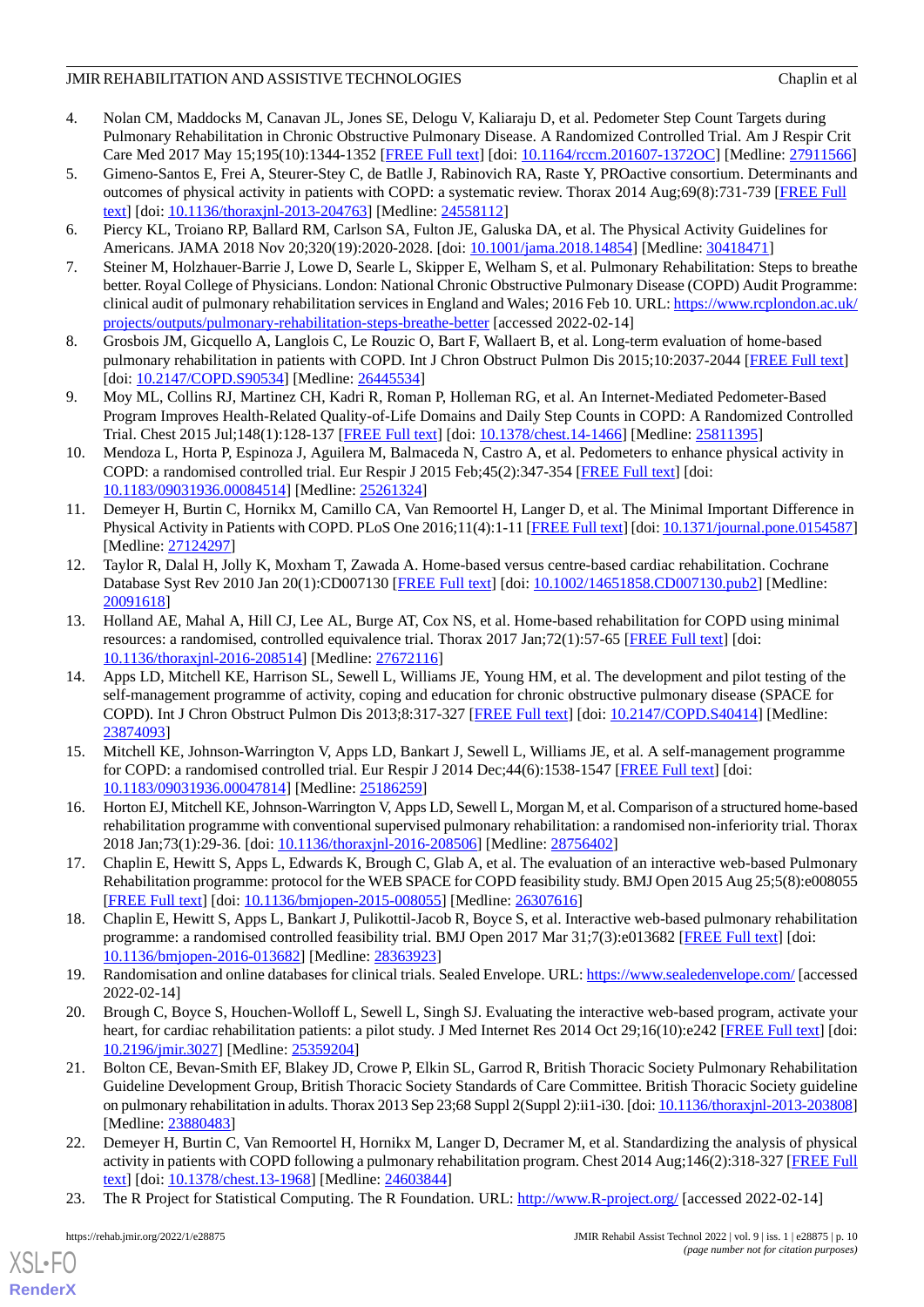- <span id="page-10-0"></span>24. Van Remoortel H, Raste Y, Louvaris Z, Giavedoni S, Burtin C, Langer D, PROactive consortium. Validity of six activity monitors in chronic obstructive pulmonary disease: a comparison with indirect calorimetry. PLoS One 2012;7(6):e39198 [[FREE Full text](https://dx.plos.org/10.1371/journal.pone.0039198)] [doi: [10.1371/journal.pone.0039198](http://dx.doi.org/10.1371/journal.pone.0039198)] [Medline: [22745715](http://www.ncbi.nlm.nih.gov/entrez/query.fcgi?cmd=Retrieve&db=PubMed&list_uids=22745715&dopt=Abstract)]
- <span id="page-10-1"></span>25. Rabinovich RA, Louvaris Z, Raste Y, Langer D, Van Remoortel H, Giavedoni S, PROactive Consortium. Validity of physical activity monitors during daily life in patients with COPD. Eur Respir J 2013 Nov;42(5):1205-1215 [\[FREE Full](http://erj.ersjournals.com/cgi/pmidlookup?view=long&pmid=23397303) [text](http://erj.ersjournals.com/cgi/pmidlookup?view=long&pmid=23397303)] [doi: [10.1183/09031936.00134312](http://dx.doi.org/10.1183/09031936.00134312)] [Medline: [23397303](http://www.ncbi.nlm.nih.gov/entrez/query.fcgi?cmd=Retrieve&db=PubMed&list_uids=23397303&dopt=Abstract)]
- <span id="page-10-3"></span><span id="page-10-2"></span>26. Lancaster GA, Dodd S, Williamson PR. Design and analysis of pilot studies: recommendations for good practice. J Eval Clin Pract 2004 May;10(2):307-312. [doi: [10.1111/j..2002.384.doc.x](http://dx.doi.org/10.1111/j..2002.384.doc.x)] [Medline: [15189396\]](http://www.ncbi.nlm.nih.gov/entrez/query.fcgi?cmd=Retrieve&db=PubMed&list_uids=15189396&dopt=Abstract)
- <span id="page-10-4"></span>27. Billingham SAM, Whitehead AL, Julious SA. An audit of sample sizes for pilot and feasibility trials being undertaken in the United Kingdom registered in the United Kingdom Clinical Research Network database. BMC Med Res Methodol 2013 Aug 20;13:104 [\[FREE Full text\]](https://bmcmedresmethodol.biomedcentral.com/articles/10.1186/1471-2288-13-104) [doi: [10.1186/1471-2288-13-104](http://dx.doi.org/10.1186/1471-2288-13-104)] [Medline: [23961782\]](http://www.ncbi.nlm.nih.gov/entrez/query.fcgi?cmd=Retrieve&db=PubMed&list_uids=23961782&dopt=Abstract)
- 28. Watz H, Pitta F, Rochester CL, Garcia-Aymerich J, ZuWallack R, Troosters T, et al. An official European Respiratory Society statement on physical activity in COPD. Eur Respir J 2014 Dec;44(6):1521-1537 [\[FREE Full text\]](http://erj.ersjournals.com/cgi/pmidlookup?view=long&pmid=25359358) [doi: [10.1183/09031936.00046814](http://dx.doi.org/10.1183/09031936.00046814)] [Medline: [25359358](http://www.ncbi.nlm.nih.gov/entrez/query.fcgi?cmd=Retrieve&db=PubMed&list_uids=25359358&dopt=Abstract)]
- <span id="page-10-5"></span>29. Watz H, Waschki B, Meyer T, Magnussen H. Physical activity in patients with COPD. Eur Respir J 2009 Feb 17;33(2):262-272 [[FREE Full text](http://erj.ersjournals.com/cgi/pmidlookup?view=long&pmid=19010994)] [doi: [10.1183/09031936.00024608](http://dx.doi.org/10.1183/09031936.00024608)] [Medline: [19010994](http://www.ncbi.nlm.nih.gov/entrez/query.fcgi?cmd=Retrieve&db=PubMed&list_uids=19010994&dopt=Abstract)]
- <span id="page-10-6"></span>30. Pitta F, Troosters T, Probst VS, Langer D, Decramer M, Gosselink R. Are patients with COPD more active after pulmonary rehabilitation? Chest 2008 Aug;134(2):273-280. [doi: [10.1378/chest.07-2655](http://dx.doi.org/10.1378/chest.07-2655)] [Medline: [18403667](http://www.ncbi.nlm.nih.gov/entrez/query.fcgi?cmd=Retrieve&db=PubMed&list_uids=18403667&dopt=Abstract)]
- <span id="page-10-7"></span>31. Spruit MA, Pitta F, McAuley E, ZuWallack RL, Nici L. Pulmonary Rehabilitation and Physical Activity in Patients with Chronic Obstructive Pulmonary Disease. Am J Respir Crit Care Med 2015 Oct 15;192(8):924-933. [doi: [10.1164/rccm.201505-0929CI\]](http://dx.doi.org/10.1164/rccm.201505-0929CI) [Medline: [26161676](http://www.ncbi.nlm.nih.gov/entrez/query.fcgi?cmd=Retrieve&db=PubMed&list_uids=26161676&dopt=Abstract)]
- <span id="page-10-8"></span>32. Loeckx M, Rabinovich RA, Demeyer H, Louvaris Z, Tanner R, Rubio N, et al. Smartphone-Based Physical Activity Telecoaching in Chronic Obstructive Pulmonary Disease: Mixed-Methods Study on Patient Experiences and Lessons for Implementation. JMIR Mhealth Uhealth 2018 Dec 21;6(12):e200 [[FREE Full text](https://mhealth.jmir.org/2018/12/e200/)] [doi: [10.2196/mhealth.9774\]](http://dx.doi.org/10.2196/mhealth.9774) [Medline: [30578215](http://www.ncbi.nlm.nih.gov/entrez/query.fcgi?cmd=Retrieve&db=PubMed&list_uids=30578215&dopt=Abstract)]
- <span id="page-10-9"></span>33. Demeyer H, Louvaris Z, Frei A, Rabinovich RA, de Jong C, Gimeno-Santos E, Mr Papp PROactive study groupthe PROactive consortium. Physical activity is increased by a 12-week semiautomated telecoaching programme in patients with COPD: a multicentre randomised controlled trial. Thorax 2017 May;72(5):415-423 [[FREE Full text](http://thorax.bmj.com/lookup/pmidlookup?view=long&pmid=28137918)] [doi: [10.1136/thoraxjnl-2016-209026\]](http://dx.doi.org/10.1136/thoraxjnl-2016-209026) [Medline: [28137918](http://www.ncbi.nlm.nih.gov/entrez/query.fcgi?cmd=Retrieve&db=PubMed&list_uids=28137918&dopt=Abstract)]
- <span id="page-10-10"></span>34. Louvaris Z, Spetsioti S, Kortianou EA, Vasilopoulou M, Nasis I, Kaltsakas G, et al. Interval training induces clinically meaningful effects in daily activity levels in COPD. Eur Respir J 2016 Aug;48(2):567-570 [[FREE Full text](http://erj.ersjournals.com/cgi/pmidlookup?view=long&pmid=27338191)] [doi: [10.1183/13993003.00679-2016\]](http://dx.doi.org/10.1183/13993003.00679-2016) [Medline: [27338191](http://www.ncbi.nlm.nih.gov/entrez/query.fcgi?cmd=Retrieve&db=PubMed&list_uids=27338191&dopt=Abstract)]
- <span id="page-10-11"></span>35. Rochester CL, Vogiatzis I, Holland AE, Lareau SC, Marciniuk DD, Puhan MA, ATS/ERS Task Force on Policy in Pulmonary Rehabilitation. An Official American Thoracic Society/European Respiratory Society Policy Statement: Enhancing Implementation, Use, and Delivery of Pulmonary Rehabilitation. Am J Respir Crit Care Med 2015 Dec 01;192(11):1373-1386. [doi: [10.1164/rccm.201510-1966ST\]](http://dx.doi.org/10.1164/rccm.201510-1966ST) [Medline: [26623686](http://www.ncbi.nlm.nih.gov/entrez/query.fcgi?cmd=Retrieve&db=PubMed&list_uids=26623686&dopt=Abstract)]
- <span id="page-10-12"></span>36. Vasilopoulou M, Papaioannou AI, Kaltsakas G, Louvaris Z, Chynkiamis N, Spetsioti S, et al. Home-based maintenance tele-rehabilitation reduces the risk for acute exacerbations of COPD, hospitalisations and emergency department visits. Eur Respir J 2017 May;49(5):1602129 [\[FREE Full text\]](http://erj.ersjournals.com/cgi/pmidlookup?view=long&pmid=28546268) [doi: [10.1183/13993003.02129-2016](http://dx.doi.org/10.1183/13993003.02129-2016)] [Medline: [28546268\]](http://www.ncbi.nlm.nih.gov/entrez/query.fcgi?cmd=Retrieve&db=PubMed&list_uids=28546268&dopt=Abstract)
- <span id="page-10-13"></span>37. Pitta F, Troosters T, Spruit MA, Probst VS, Decramer M, Gosselink R. Characteristics of physical activities in daily life in chronic obstructive pulmonary disease. Am J Respir Crit Care Med 2005 May 01;171(9):972-977. [doi: [10.1164/rccm.200407-855OC](http://dx.doi.org/10.1164/rccm.200407-855OC)] [Medline: [15665324](http://www.ncbi.nlm.nih.gov/entrez/query.fcgi?cmd=Retrieve&db=PubMed&list_uids=15665324&dopt=Abstract)]
- <span id="page-10-14"></span>38. Monteiro F, Camillo CA, Vitorasso R, Sant'Anna T, Hernandes NA, Probst VS, et al. Obesity and physical activity in the daily life of patients with COPD. Lung 2012 Aug;190(4):403-410. [doi: [10.1007/s00408-012-9381-0](http://dx.doi.org/10.1007/s00408-012-9381-0)] [Medline: [22382442\]](http://www.ncbi.nlm.nih.gov/entrez/query.fcgi?cmd=Retrieve&db=PubMed&list_uids=22382442&dopt=Abstract)
- <span id="page-10-15"></span>39. Vozoris NT, O'Donnell DE. Prevalence, risk factors, activity limitation and health care utilization of an obese, population-based sample with chronic obstructive pulmonary disease. Can Respir J 2012;19(3):e18-e24 [[FREE Full text](https://doi.org/10.1155/2012/732618)] [doi: [10.1155/2012/732618\]](http://dx.doi.org/10.1155/2012/732618) [Medline: [22679617\]](http://www.ncbi.nlm.nih.gov/entrez/query.fcgi?cmd=Retrieve&db=PubMed&list_uids=22679617&dopt=Abstract)
- <span id="page-10-16"></span>40. Greening NJ, Evans RA, Williams JE, Green RH, Singh SJ, Steiner MC. Does body mass index influence the outcomes of a Waking-based pulmonary rehabilitation programme in COPD? Chron Respir Dis 2012 May;9(2):99-106 [\[FREE Full text](https://journals.sagepub.com/doi/10.1177/1479972312439317?url_ver=Z39.88-2003&rfr_id=ori:rid:crossref.org&rfr_dat=cr_pub%3dpubmed)] [doi: [10.1177/1479972312439317](http://dx.doi.org/10.1177/1479972312439317)] [Medline: [22414784\]](http://www.ncbi.nlm.nih.gov/entrez/query.fcgi?cmd=Retrieve&db=PubMed&list_uids=22414784&dopt=Abstract)
- <span id="page-10-17"></span>41. Kortianou EA, Louvaris Z, Vasilopoulou M, Nasis I, Kaltsakas G, Koulouris NG, et al. Activity monitoring reflects cardiovascular and metabolic variations in COPD patients across GOLD stages II to IV. Respir Physiol Neurobiol 2013 Dec 01;189(3):513-520. [doi: [10.1016/j.resp.2013.08.014\]](http://dx.doi.org/10.1016/j.resp.2013.08.014) [Medline: [24013005](http://www.ncbi.nlm.nih.gov/entrez/query.fcgi?cmd=Retrieve&db=PubMed&list_uids=24013005&dopt=Abstract)]
- 42. Osadnik CR, Loeckx M, Louvaris Z, Demeyer H, Langer D, Rodrigues FM, et al. The likelihood of improving physical activity after pulmonary rehabilitation is increased in patients with COPD who have better exercise tolerance. Int J Chron Obstruct Pulmon Dis 2018;13:3515-3527 [\[FREE Full text\]](https://dx.doi.org/10.2147/COPD.S174827) [doi: [10.2147/COPD.S174827\]](http://dx.doi.org/10.2147/COPD.S174827) [Medline: [30498342\]](http://www.ncbi.nlm.nih.gov/entrez/query.fcgi?cmd=Retrieve&db=PubMed&list_uids=30498342&dopt=Abstract)
- 43. Sewell L, Singh SJ, Williams JE, Morgan MD. Seasonal variations affect physical activity and pulmonary rehabilitation outcomes. J Cardiopulm Rehabil Prev 2010;30(5):329-333. [doi: [10.1097/HCR.0b013e3181e175f2](http://dx.doi.org/10.1097/HCR.0b013e3181e175f2)] [Medline: [20551827](http://www.ncbi.nlm.nih.gov/entrez/query.fcgi?cmd=Retrieve&db=PubMed&list_uids=20551827&dopt=Abstract)]

[XSL](http://www.w3.org/Style/XSL)•FO **[RenderX](http://www.renderx.com/)**